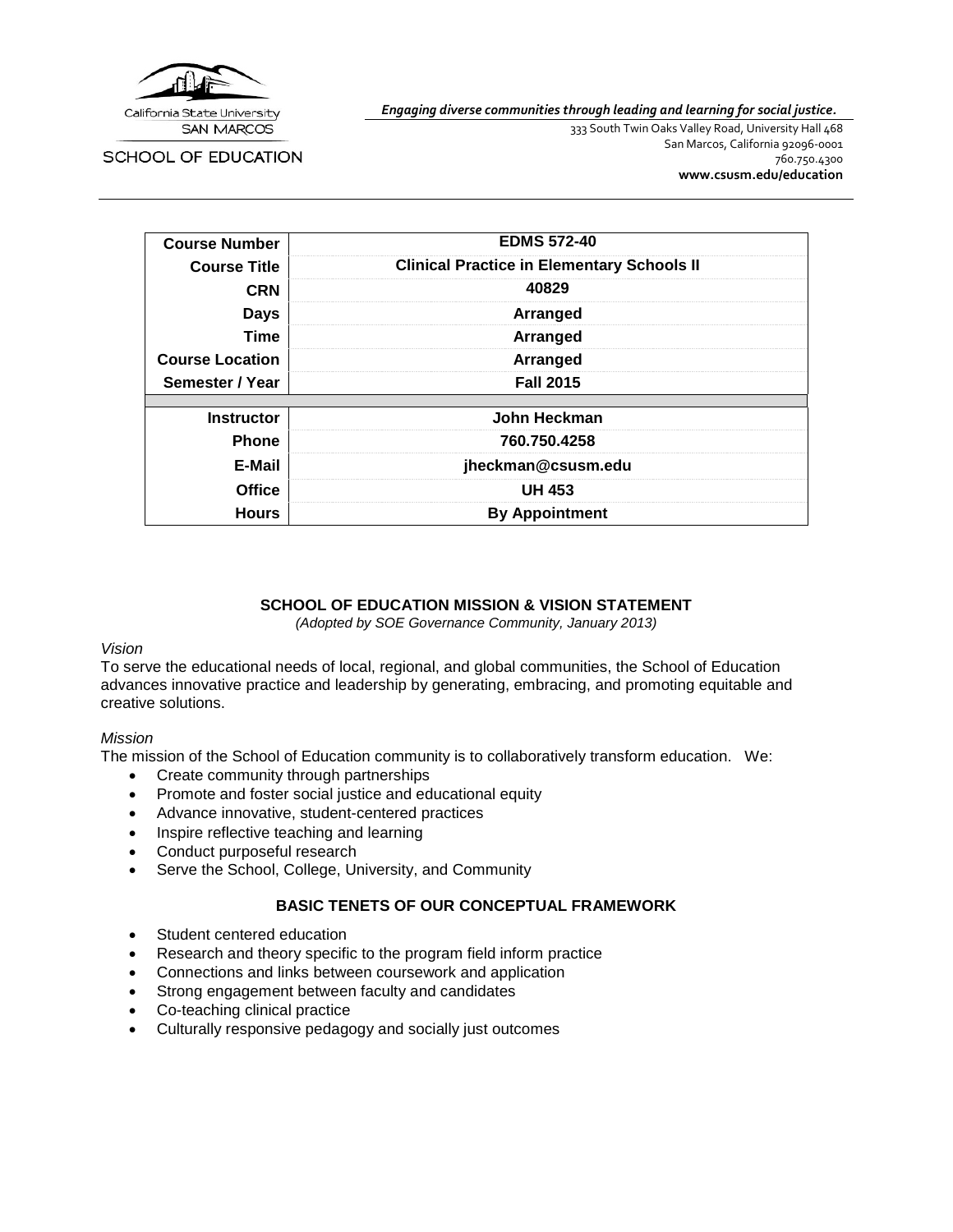## **COURSE DESCRIPTION**

Observation and teaching in selected schools under supervision of classroom teacher and university supervisor, with a student teaching seminar. *Graded Credit/No Credit. May not be taken for credit by students who have received credit for EDMS 561. Enrollment Restriction: Admission to the Multiple Subject Internship Credential Program.*

#### **Course Prerequisites**

Admission into the program.

# **CLINICAL PRACTICE STUDENT LEARNING OUTCOMES**

#### **Candidates will:**

- Assess and instruct elementary school age students of various cultural and linguistic backgrounds in elementary school classroom
- Demonstrate successful performance of the Teacher Performance Expectations as assessed using the *Assessment of Teacher Performance Expectations Multiple Subject Credential* form
- Demonstrate successful performance of the Professional Dispositions as assessed using the *Multiple Subject Professional Dispositions Rubric*

#### **Student Learning Outcome Assessment Methods**

Observation by university supervisor of clinical performance objectives, Professional Dispositions and Teacher Performance Expectations, (TPEs)

Observations by the school-based cooperating teacher of the clinical practice performance objectives, Professional Dispositions and the Teacher Performance Expectations, (TPEs)

Completion of the Professional Dispositions rubric, the Teacher Performance Expectations form, and a Clinical Practice Summary, summarizing performance and professional growth The evaluations are developed with input from the Candidate's University Supervisor and Cooperating Teacher. The final summary is developed with input from the University Supervisor and Cooperating Teacher and is approved and signed by the Candidate, the University Supervisor, and the Cooperating Teacher.

## **SUPERVISION REQUIREMENTS**

- 1. Each Teacher Candidate attends this clinical practice at their assigned school site as scheduled by program requirements and the specific school site calendar. During the eight weeks of Clinical Practice I, Candidates attend daily, full-time. The Candidate should adhere to the Cooperating Teacher's contract hours, attend staff meetings and other professional responsibilities, and be available to remain afterschool to plan and prepare.
- 2. Each Teacher Candidate in this clinical practice is observed by and meets with a University Supervisor at least four times to discuss his/her developing performance of the TPEs and to discuss clinical experiences in order to expand participants' knowledge of various assessment, planning and instructional strategies.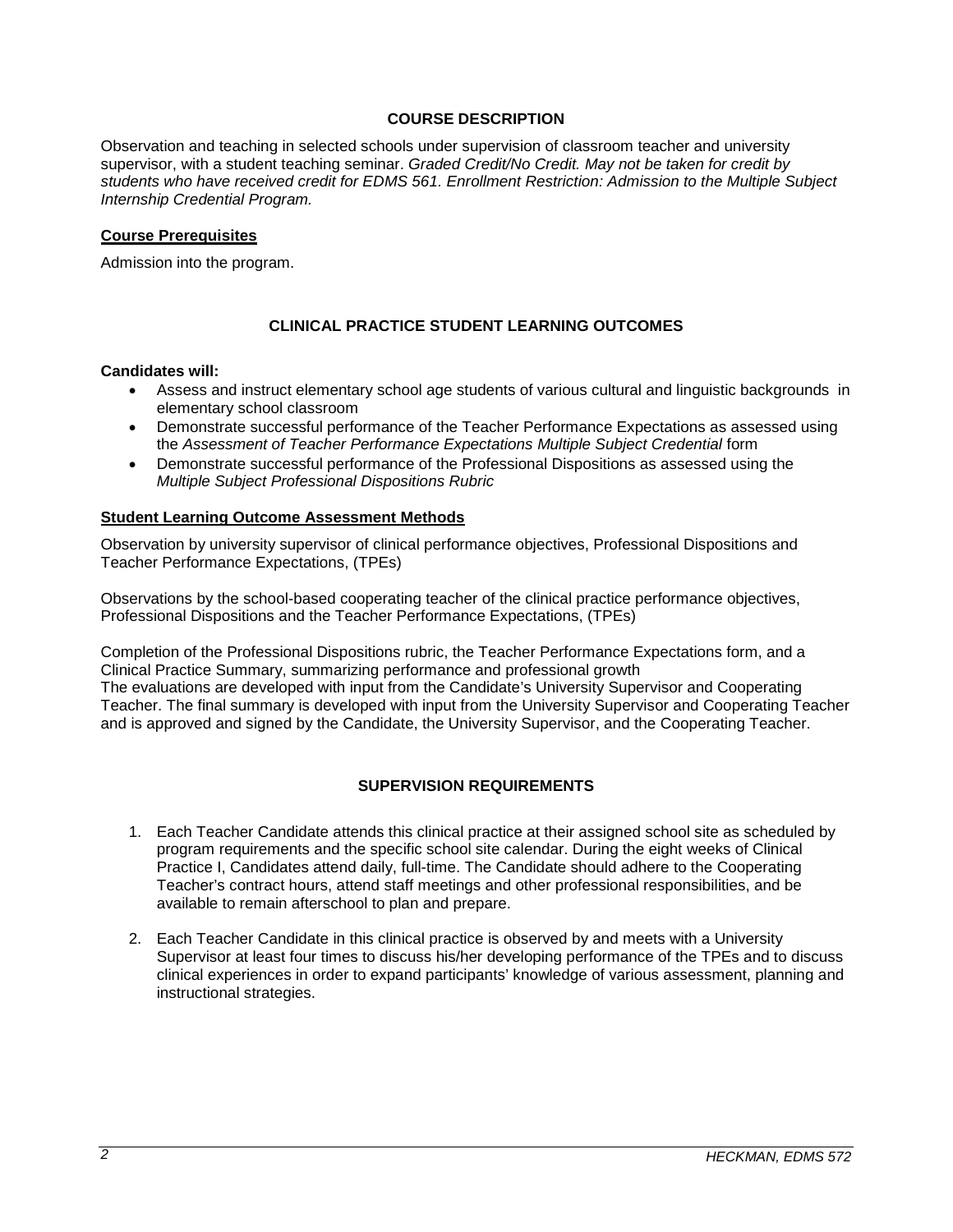- 3. Each Teacher Candidate in this clinical practice works together with his/her Cooperating Teacher to plan and implement lessons. The Candidate plans all lessons, including the ones observed by the University Supervisor, in collaborative co-teaching planning sessions. The Candidate writes a lesson plan for each of the lessons observed by the University Supervisor and provides the University Supervisor and Cooperating Teacher a copy of the written lesson plan in advance, prior to teaching the lesson. The focus during Clinical Practice II includes all academic areas.
- 4. Each Teacher Candidate takes advantage of opportunities presented during this clinical practice experience to fulfill TPE 13: Professional Growth to engage in professional development activities and document the number of hours of professional development. During the credential program, Candidates should complete 10 hours of professional development activities approved by their Supervisors/Instructors.
- 5. Each Teacher Candidate may develop a TPE portfolio binder to gather activities associated with each TPE to support their conversations about their progress with their University Supervisor and Cooperating Teacher. TPE binder dividers are located on the School of Education Clinical Practice website. (www.csusm.edu/education/ClinicalPractice/HandbookMS.html)
- 6. Each Candidate uses the specific enrollment code to enroll in TaskStream using to be able to access evaluations of their Professional Dispositions and TPEs. The Integrated Credential Program code is msicptc.

# **Credit Hour Policy Statement**

## University Credit Hour Policy:

Candidates are expected to spend a minimum of two hours outside of the classroom each week for each unit of credit engaged in learning.

## **Credit/No Credit**

The University Supervisor, in collaboration with the Cooperating Teacher, completes the *Multiple Subject Professional Disposition Rubric*, the *Assessment of Multiple Subject TPEs*, and prepares a *Multiple Subject Clinical Practice Summary* based upon the observations of the University Supervisor and Cooperating Teacher. These documents are presented to the Teacher Candidate at the final meeting-conference and all participants sign the documents. These documents serve as official verification of successful completion of Clinical Practice and are required for the University to be able to recommend a Candidate for a credential at the end of the program.

- 1. A grade of CREDIT (CR) or NO CREDIT (NC) will be assigned for clinical practice experiences by the University Supervisor. If a Teacher Candidate has not successfully met the *Multiple Subject Teacher Performance Expectations* at an appropriate level, ("approaching" in CPI, "meets" in CPII) or the *Multiple Subject Professional Dispositions* at an appropriate level ("approaching" in CPI, "meets" in CPII), the Candidate may be required to extend or repeat the experience.
- 2. If a Teacher Candidate is unsuccessful in a clinical practice experience, a grade of NO CREDIT will be given. Granting of an additional opportunity for clinical practice will be made based on the circumstances under which the original NO CREDIT was given.
- 3. Should a Teacher Candidate be in the potential situation of receiving NO CREDIT for clinical practice, the University Supervisor and Cooperating Teacher must complete a State of Concern (SOC) as soon as possible and provide copies to the Program Coordinator. The documentation in the SOC, the action plan, and the follow up steps to the plan are key documents that are used to verify inadequate performance in clinical practice, if the action plan is not achieved.
- 4. Should a second clinical practice experience be recommended, the Candidate must re-register for the clinical practice course prior to the new placement being made.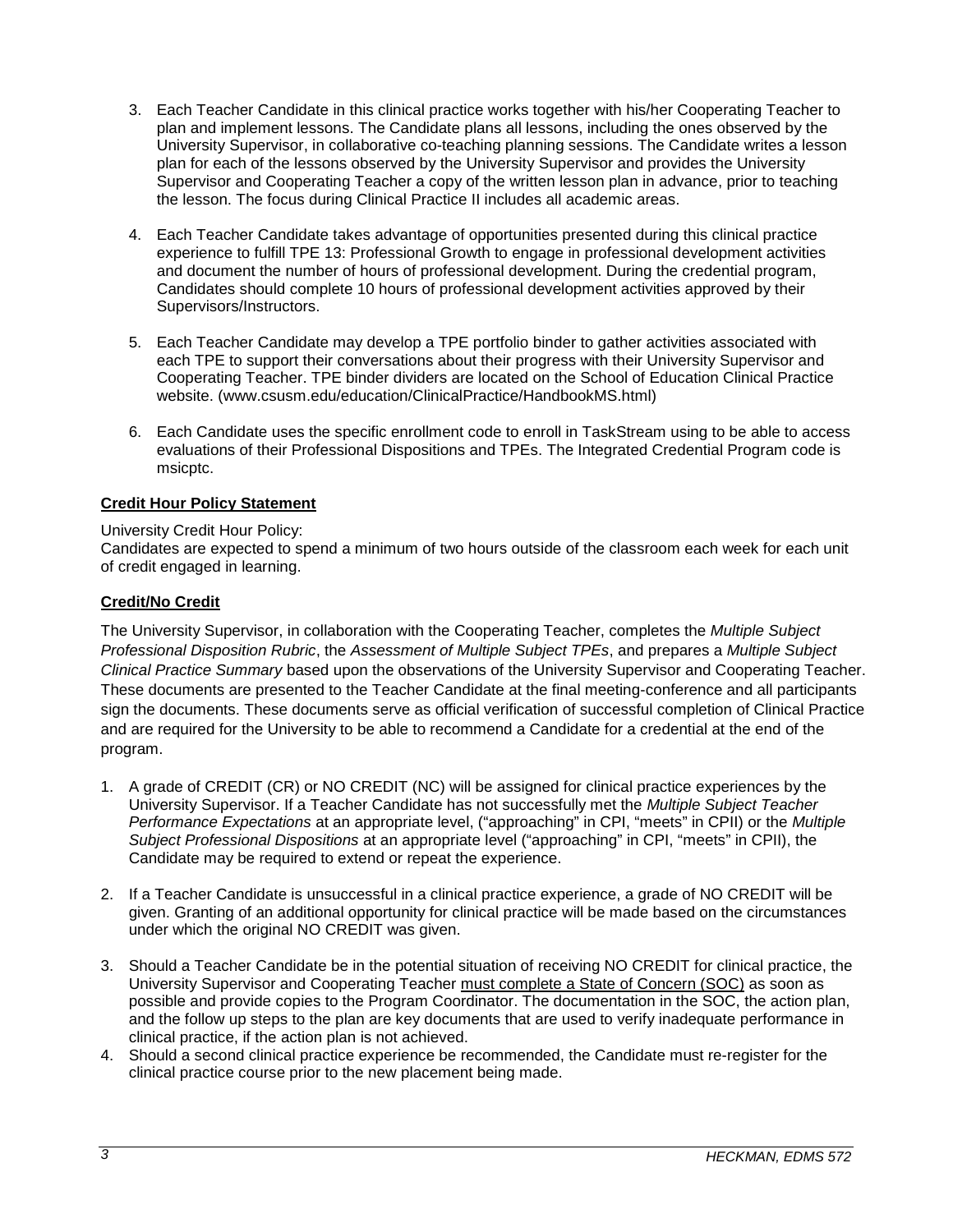## **REQUIRED TEXTS, MATERIALS AND/OR ACCOUNTS**

Because this is a supervised clinical practice experience, the materials for this class include the *Assessment of Teacher Performance Expectations Multiple Subject Credential* form, the *Multiple Subject Professional Dispositions Rubric*, and the *Clinical Practice Summary* that may be found on the School of Education website for clinical practice. Additional materials on the website include the *Multiple Subject Clinical Practice Handbook section 1: Information for Teacher Candidates*, along with other forms used in clinical practice. (www.csusm.edu/education/ClinicalPractice/HandbookMS.html)

### **TaskStream Enrollment and Postings**

The School of Education uses TaskStream to manage Candidates' TPE and disposition assessments. Candidates must be enrolled in TaskStream during the Integrated Credential Program. Enrollment fees are paid by going to [www.taskstream.com](http://www.taskstrem.com/) and registering for at least one year. After enrolling, to access the Integrated Credential Program, from your home page, find the Self-Enrollment area and click the *Enter Code* button. Then, enter *msicptc* as the program code. If this is the correct program, click the *Enroll* button. The Integrated Credential Program now will show up on your TaskStream home page when you log in. Be sure to remember your enrollment name and password.

## **COURSE LEARNING OUTCOMES**

### **Authorization to Teach English Learners**

This credential program has been specifically designed to prepare teachers for the diversity of languages often encountered in California public school classrooms. The authorization to teach English learners is met through the infusion of content and experiences within the credential program, as well as additional coursework. Candidates successfully completing this program receive a credential with authorization to teach English learners. *(Approved by CCTC in SB 2042 Program Standards, August 02)*

### **Teacher Performance Expectation (TPE) Competencies**

The course objectives, assignments, and assessments have been aligned with the CTC standards for the Multiple Subject Credential. This course is designed to help teachers seeking a California teaching credential to develop the skills, knowledge, and attitudes necessary to assist schools and district in implementing effective programs for all students. The successful candidate will be able to merge theory and practice in order to realize a comprehensive and extensive educational program for all students. You will be required to formally address the following TPEs in this course:

#### **Teacher Performance Assessment**

Beginning July 1, 2008 all California credential candidates must successfully complete a state-approved Teacher Performance Assessment (TPA), as part of the credential program of preparation. During the 2015- 16 academic year the CSUSM credential programs will use either the CalTPA (California Teacher Performance Assessment) or the edTPA (Educative Teacher Performance Assessment).

Check with your program coordinator to determine which assessment is used for your credential program.

## **CalTPA**

To assist with your successful completion of the CalTPA, a series of informational seminars are offered over the course of the program. TPA related questions and logistical concerns are to be addressed during the seminars. Your attendance to TPA seminars will greatly contribute to your success on the assessment. The CalTPA Candidate Handbook, TPA seminar schedule, and other TPA support materials may be found on the SOE website: <http://www.csusm.edu/education/CalTPA/ProgramMaterialsTPA.html>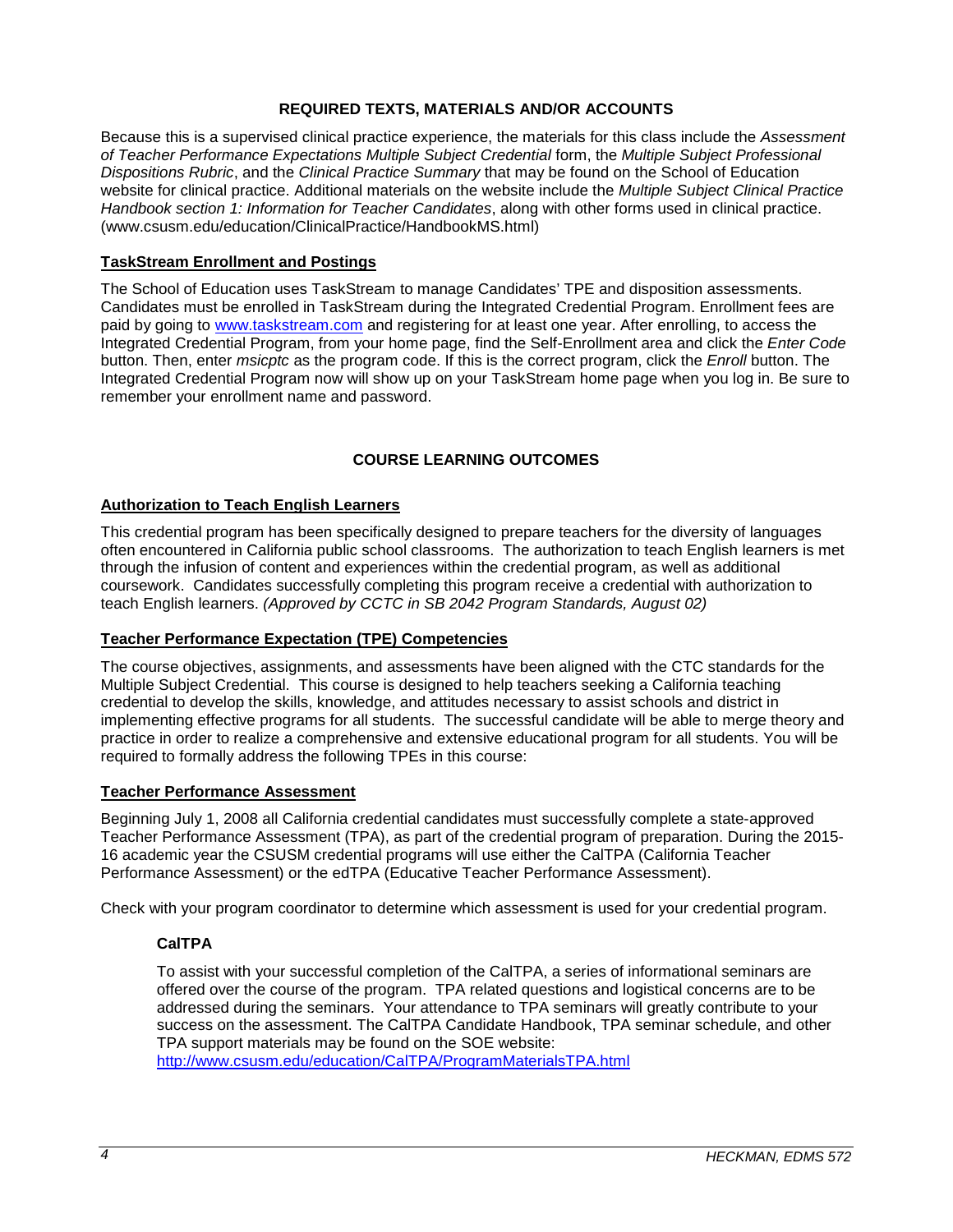### **edTPA**

Beginning in fall 2015, for newly entering initial candidates, the CSUSM assessment system is the edTPA. To assist with your successful completion of the edTPA, a capstone class is part of your curriculum. In this class edTPA related questions and logistical concerns are addressed. Additional support materials are available on the edTPA website: [http://www.edtpa.com/PageView.aspx?f=GEN\\_Candidates.html](http://www.edtpa.com/PageView.aspx?f=GEN_Candidates.html)

Additionally, to support your success in your credential program and with TPA, SOE classes use common pedagogical language, lesson plans (lesson designs), and unit plans (unit designs).

### **Assessment of Professional Dispositions**

Assessing a candidate's dispositions within a professional preparation program is recognition that teaching and working with learners of all ages requires not only specific content knowledge and pedagogical skills, but positive attitudes about multiple dimensions of the profession. The School of Education has identified six dispositions – social justice and equity, collaboration, critical thinking, professional ethics, reflective teaching and learning, and life-long learning—and developed an assessment rubric. For each dispositional element, there are three levels of performance - *unacceptable*, *initial target*, and *advanced target*. The description and rubric for the three levels of performance offer measurable behaviors and examples.

The assessment is designed to provide candidates with ongoing feedback for their growth in professional dispositions and includes a self-assessment by the candidate. The dispositions and rubric are presented, explained and assessed in one or more designated courses in each program as well as in clinical practice. Based upon assessment feedback candidates will compose a reflection that becomes part of the candidate's Teaching Performance Expectation portfolio. Candidates are expected to meet the level of *initial target* during the program.

## **GENERAL CONSIDERATIONS**

## **School of Education Attendance Policy**

Due to the dynamic and interactive nature of courses in the School of Education, all candidates (course participants) are expected to attend all classes and participate actively. At a minimum, candidates (course participants) must attend more than 80% of class time, or s/he may not receive a passing grade for the course at the discretion of the instructor. Individual instructors may adopt more stringent attendance requirements. Should the candidate (course participants) have extenuating circumstances, s/he should contact the instructor as soon as possible. *(Adopted by the COE Governance Community, December, 1997).*

## **Conditions for Removal from School Site**

A candidate will be removed from the school site and a Statement of Concern documenting the situation will be written immediately if a candidate:

- 1. Endangers students or others;
- 2. Violates recognized codes of conduct, e.g. CSUSM Student Code of Conduct, CSUSM Academic Honesty Policy NEA Code of Ethics, CA Education Code Section 44932; and/or
- 3. Is dismissed from the classroom or school site by the cooperating professional or site or district administrator. (see *Statement of Concern- Guidelines* www.csusm.edu/education/ClinicalPractice/HandbookMS.html)

## **CSUSM Academic Honesty Policy**

Students will be expected to adhere to standards of academic honesty and integrity, as outlined in the Student Academic Honesty Policy. All assignments must be original work, clear and error-free. All ideas/material that are borrowed from other sources must have appropriate references to the original sources. Any quoted material should give credit to the source and be punctuated accordingly.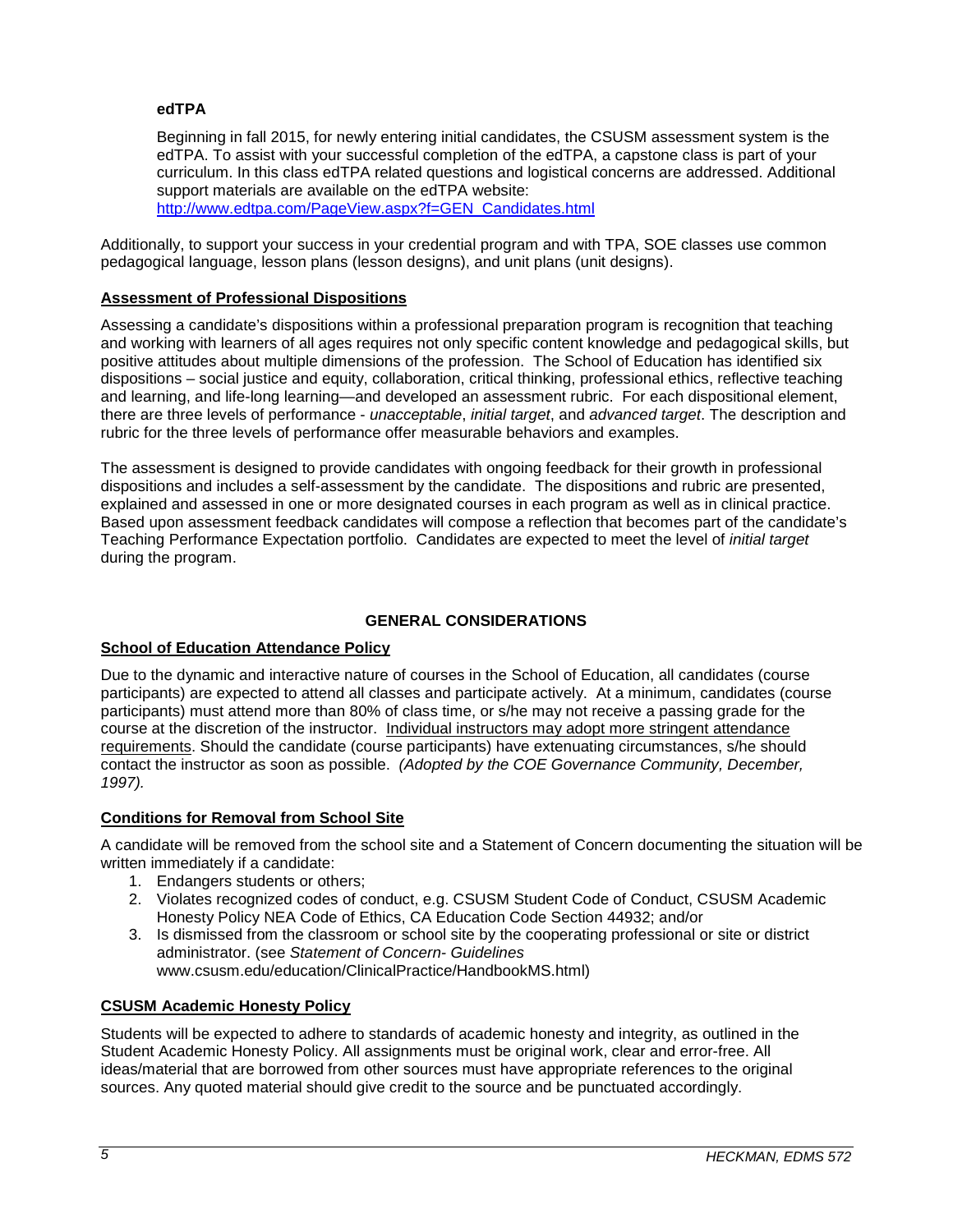Academic Honesty and Integrity: Students are responsible for honest completion and representation of their work. Your course catalog details the ethical standards and penalties for infractions. There will be zero tolerance for infractions. If you believe there has been an infraction by someone in the class, please bring it to the instructor's attention. The instructor reserves the right to discipline any student for academic dishonesty, in accordance with the general rules and regulations of the university. Disciplinary action may include the lowering of grades and/or the assignment of a failing grade for an exam, assignment, or the class as a whole.

Incidents of Academic Dishonesty will be reported to the Dean of Students. Sanctions at the University level may include suspension or expulsion from the University.

Refer to the full Academic Honesty Policy at: [http://www.csusm.edu/policies/active/documents/Academic\\_Honesty\\_Policy.html](http://www.csusm.edu/policies/active/documents/Academic_Honesty_Policy.html)

### **Plagiarism**

As an educator, it is expected that each candidate (course participant) will do his/her own work, and contribute equally to group projects and processes. Plagiarism or cheating is unacceptable under any circumstances. If you are in doubt about whether your work is paraphrased or plagiarized see the Plagiarism Prevention for Students website [http://library.csusm.edu/plagiarism/index.html.](http://library.csusm.edu/plagiarism/index.html) If there are questions about academic honesty, please consult the University catalog.

### **Students with Disabilities Requiring Reasonable Accommodations**

Students with disabilities who require reasonable accommodations must be approved for services by providing appropriate and recent documentation to the Office of Disabled Student Services (DSS). This office is located in Craven Hall 4300, and can be contacted by phone at (760) 750-4905, or TTY (760) 750- 4909. Students authorized by DSS to receive reasonable accommodations should meet with their instructor during office hours or, in order to ensure confidentiality, in a more private setting.

## **Use of Technology**

Candidates (Course participants) are expected to demonstrate competency in the use of various forms of technology (i.e. word processing, electronic mail, Moodle, use of the Internet, and/or multimedia presentations). Specific requirements for course assignments with regard to technology are at the discretion of the instructor. Keep a digital copy of all assignments for use in your teaching portfolio. All assignments will be submitted online, and some will be submitted in hard copy as well. Details will be given in class.

#### **Electronic Communication Protocol**

Electronic correspondence is a part of your professional interactions. If you need to contact the instructor, email is often the easiest way to do so. It is my intention to respond to all received e-mails in a timely manner. Please be reminded that e-mail and on-line discussions are a very specific form of communication, with their own nuances and etiquette. For instance, electronic messages sent in all upper case (or lower case) letters, major typos, or slang, often communicate more than the sender originally intended. With that said, please be mindful of all e-mail and on-line discussion messages you send to your colleagues, to faculty members in the School of Education, or to persons within the greater educational community. All electronic messages should be crafted with professionalism and care.

Things to consider:

- Would I say in person what this electronic message specifically says?
- How could this message be misconstrued?
- Does this message represent my highest self?
- Am I sending this electronic message to avoid a face-to-face conversation?

In addition, if there is ever a concern with an electronic message sent to you, please talk with the author in person in order to correct any confusion.